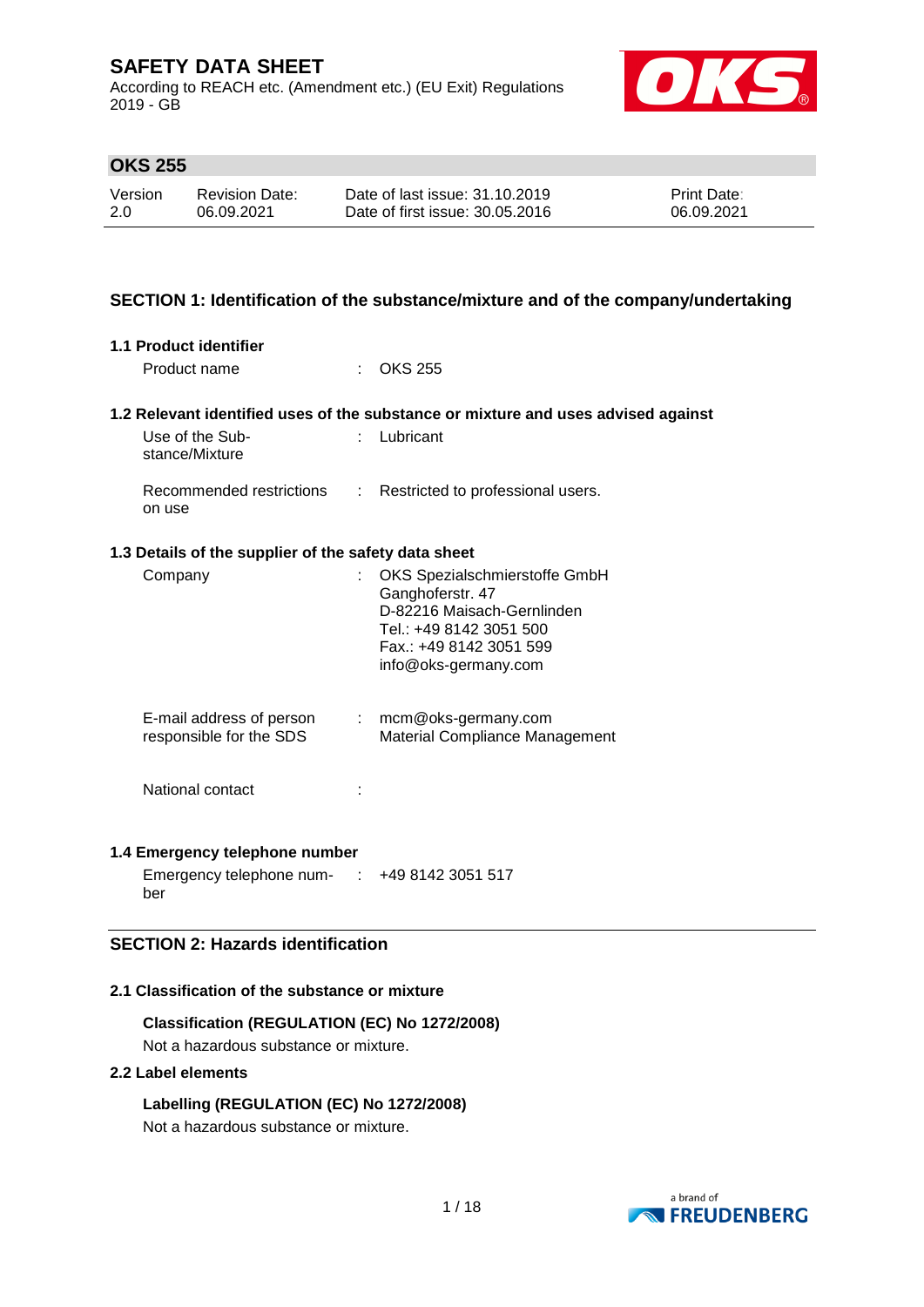According to REACH etc. (Amendment etc.) (EU Exit) Regulations 2019 - GB



## **OKS 255**

| Version | Revision Date: | Date of last issue: 31.10.2019  | <b>Print Date:</b> |
|---------|----------------|---------------------------------|--------------------|
| -2.0    | 06.09.2021     | Date of first issue: 30.05.2016 | 06.09.2021         |

## **Additional Labelling**

EUH210 Safety data sheet available on request.

EUH212 Warning! Hazardous respirable dust may be formed when used. Do not breathe dust.

## **2.3 Other hazards**

This substance/mixture contains no components considered to be either persistent, bioaccumulative and toxic (PBT), or very persistent and very bioaccumulative (vPvB) at levels of 0.1% or higher.

## **SECTION 3: Composition/information on ingredients**

#### **3.2 Mixtures**

Chemical nature : Mineral oil.

Thickening agent

### **Components**

| Chemical name                                                                                                                    | CAS-No.<br>EC-No.<br>Index-No.<br>Registration number | Classification                             | specific concen-<br>tration limit<br>M-Factor<br><b>Notes</b> | Concentration<br>(% w/w) |
|----------------------------------------------------------------------------------------------------------------------------------|-------------------------------------------------------|--------------------------------------------|---------------------------------------------------------------|--------------------------|
| Kaolin, calcined                                                                                                                 | 92704-41-1<br>296-473-8                               | Eye Irrit.2; H319<br><b>STOT SE3; H335</b> |                                                               | $>= 1 - < 10$            |
| $2,5$ -bis $(\text{tert}$ -<br>nonyldithio)-1,3,4-<br>thiadiazole                                                                | 89347-09-1<br>289-493-3                               | Aquatic Chronic3;<br>H412                  |                                                               | $>= 1 - 2.5$             |
| Substances with a workplace exposure limit :                                                                                     |                                                       |                                            |                                                               |                          |
| titanium dioxide; [in<br>powder form contain-<br>ing 1 % or more of<br>particles with aerody-<br>namic diameter $\leq 10$<br>µm] | 13463-67-7<br>236-675-5<br>022-006-00-2               | Not classified                             | Note 10, Note V,<br>Note W                                    | $>= 1 - < 10$            |

For explanation of abbreviations see section 16.

## **SECTION 4: First aid measures**

**4.1 Description of first aid measures**

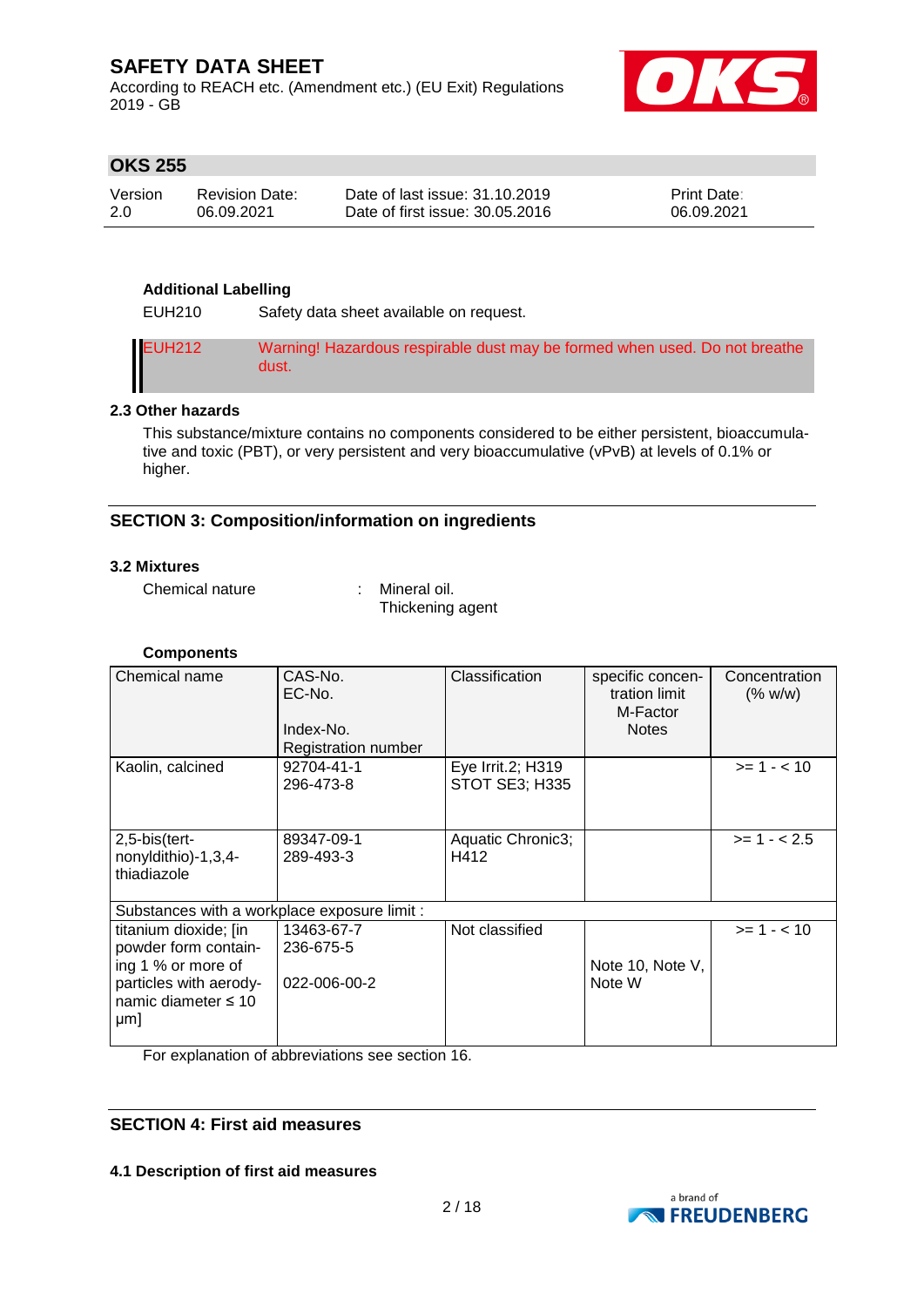According to REACH etc. (Amendment etc.) (EU Exit) Regulations 2019 - GB



## **OKS 255**

| Version<br>2.0 | <b>Revision Date:</b><br>06.09.2021 | Date of last issue: 31.10.2019<br>Date of first issue: 30.05.2016                                                                                                                                    | Print Date:<br>06.09.2021 |
|----------------|-------------------------------------|------------------------------------------------------------------------------------------------------------------------------------------------------------------------------------------------------|---------------------------|
|                |                                     |                                                                                                                                                                                                      |                           |
| If inhaled     |                                     | Remove person to fresh air. If signs/symptoms continue, get<br>medical attention.<br>Keep patient warm and at rest.<br>If breathing is irregular or stopped, administer artificial respira-<br>tion. |                           |
|                | In case of skin contact             | Remove contaminated clothing. If irritation develops, get med-<br>ical attention.<br>Wash off with soap and water.                                                                                   |                           |
|                | In case of eye contact              | Rinse immediately with plenty of water, also under the eyelids,<br>for at least 10 minutes.<br>If eye irritation persists, consult a specialist.                                                     |                           |
|                | If swallowed                        | Move the victim to fresh air.<br>Do not induce vomiting without medical advice.                                                                                                                      |                           |
|                |                                     | 4.2 Most important symptoms and effects, both acute and delayed                                                                                                                                      |                           |
|                | Symptoms                            | No information available.                                                                                                                                                                            |                           |
| Risks          |                                     | None known.                                                                                                                                                                                          |                           |

## **4.3 Indication of any immediate medical attention and special treatment needed**

Treatment : No information available.

## **SECTION 5: Firefighting measures**

### **5.1 Extinguishing media**

| Suitable extinguishing media      | Use water spray, alcohol-resistant foam, dry chemical or car-<br>bon dioxide. |
|-----------------------------------|-------------------------------------------------------------------------------|
| Unsuitable extinguishing<br>media | $\therefore$ High volume water jet                                            |

## **5.2 Special hazards arising from the substance or mixture**

| Hazardous combustion prod- : Carbon oxides |                       |
|--------------------------------------------|-----------------------|
| ucts                                       | Nitrogen oxides (NOx) |
|                                            | Sulphur oxides        |
|                                            | Metal oxides          |

## **5.3 Advice for firefighters**

| Special protective equipment | In the event of fire, wear self-contained breathing apparatus. |
|------------------------------|----------------------------------------------------------------|
| for firefighters             | Use personal protective equipment. Exposure to decomposi-      |
|                              | tion products may be a hazard to health.                       |

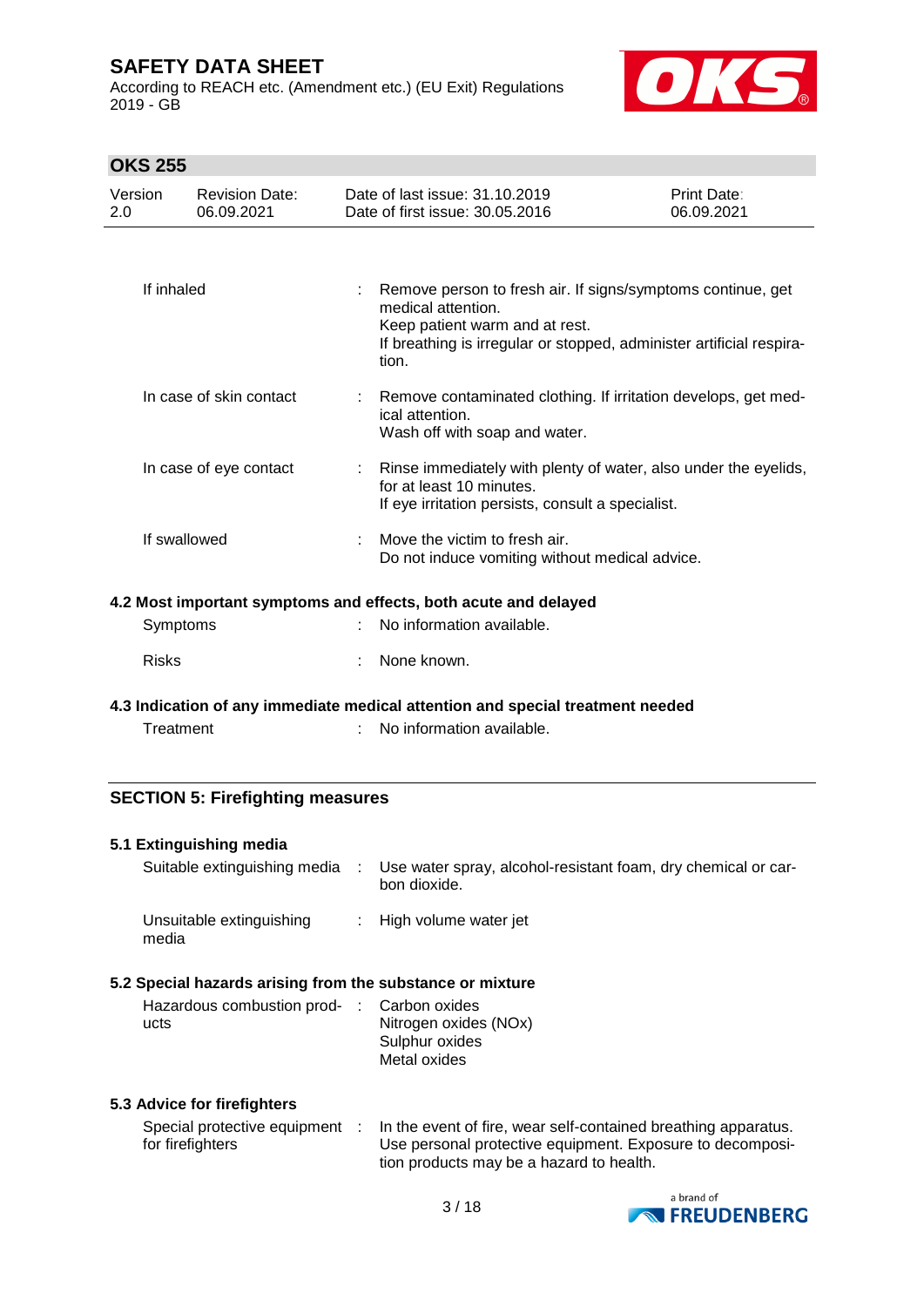According to REACH etc. (Amendment etc.) (EU Exit) Regulations 2019 - GB



## **OKS 255**

| Version | <b>Revision Date:</b> | Date of last issue: 31.10.2019  | <b>Print Date:</b> |
|---------|-----------------------|---------------------------------|--------------------|
| 2.0     | 06.09.2021            | Date of first issue: 30.05.2016 | 06.09.2021         |

Further information : Standard procedure for chemical fires.

#### **SECTION 6: Accidental release measures**

#### **6.1 Personal precautions, protective equipment and emergency procedures**

| Personal precautions | : Evacuate personnel to safe areas.<br>Use the indicated respiratory protection if the occupational<br>exposure limit is exceeded and/or in case of product release<br>(dust). |
|----------------------|--------------------------------------------------------------------------------------------------------------------------------------------------------------------------------|
|                      | Do not breathe vapours, aerosols.<br>Refer to protective measures listed in sections 7 and 8.                                                                                  |

#### **6.2 Environmental precautions**

| Environmental precautions |  | . Try to prevent the material from entering drains or water<br>courses.<br>Local authorities should be advised if significant spillages<br>cannot be contained. |
|---------------------------|--|-----------------------------------------------------------------------------------------------------------------------------------------------------------------|
|---------------------------|--|-----------------------------------------------------------------------------------------------------------------------------------------------------------------|

#### **6.3 Methods and material for containment and cleaning up**

Methods for cleaning up : Clean up promptly by sweeping or vacuum. Keep in suitable, closed containers for disposal.

#### **6.4 Reference to other sections**

For personal protection see section 8.

## **SECTION 7: Handling and storage**

## **7.1 Precautions for safe handling**

| Advice on safe handling | : For personal protection see section 8.<br>Smoking, eating and drinking should be prohibited in the ap-<br>plication area.<br>Wash hands and face before breaks and immediately after<br>handling the product. |
|-------------------------|-----------------------------------------------------------------------------------------------------------------------------------------------------------------------------------------------------------------|
| Hygiene measures        | Wash face, hands and any exposed skin thoroughly after<br>handling.                                                                                                                                             |

## **7.2 Conditions for safe storage, including any incompatibilities**

| Requirements for storage | Store in original container. Keep container closed when not in |
|--------------------------|----------------------------------------------------------------|
| areas and containers     | use. Keep in a dry, cool and well-ventilated place. Containers |
|                          | which are opened must be carefully resealed and kept upright   |

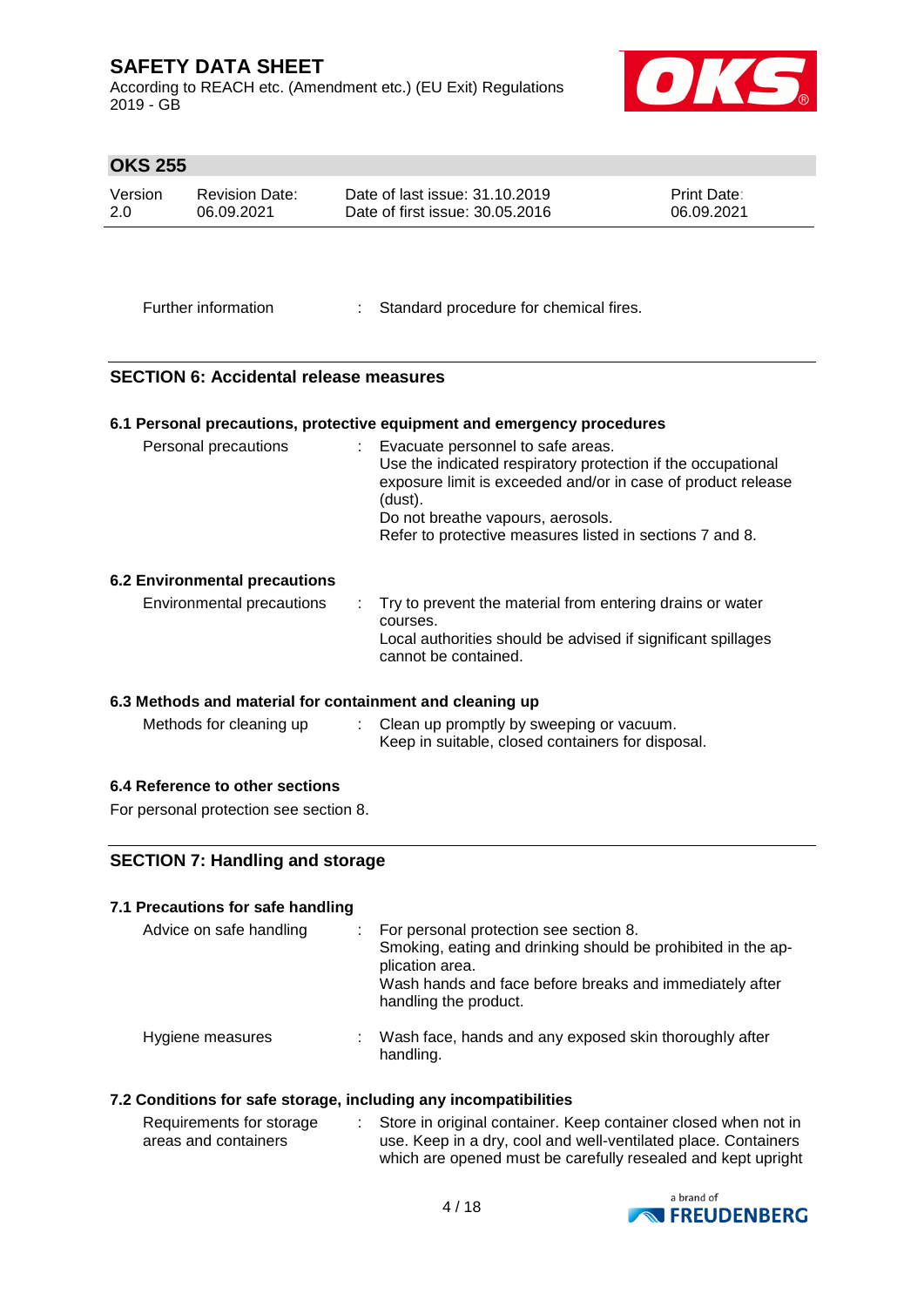According to REACH etc. (Amendment etc.) (EU Exit) Regulations 2019 - GB



## **OKS 255**

| Version | Revision Date: | Date of last issue: 31.10.2019  | <b>Print Date:</b> |
|---------|----------------|---------------------------------|--------------------|
| 2.0     | 06.09.2021     | Date of first issue: 30.05.2016 | 06.09.2021         |

to prevent leakage. Store in accordance with the particular national regulations. Keep in properly labelled containers.

## **7.3 Specific end use(s)**

Specific use(s) : Specific instructions for handling, not required.

## **SECTION 8: Exposure controls/personal protection**

### **8.1 Control parameters**

#### **Occupational Exposure Limits**

| Components                                                                                                                     | CAS-No.    | Value type (Form<br>of exposure) | Control parameters | <b>Basis</b>                  |
|--------------------------------------------------------------------------------------------------------------------------------|------------|----------------------------------|--------------------|-------------------------------|
| titanium dioxide; [in<br>powder form con-<br>taining 1 % or<br>more of particles<br>with aerodynamic<br>diameter $\leq 10$ µm] | 13463-67-7 | TWA (inhalable<br>dust)          | $10$ mg/m $3$      | GB EH40<br>$(2011 - 12 - 01)$ |
|                                                                                                                                |            | <b>TWA (Respirable</b><br>dust)  | $4$ mg/m $3$       | GB EH40<br>$(2011 - 12 - 01)$ |

## **Derived No Effect Level (DNEL) according to Regulation (EC) No. 1907/2006:**

| Substance name                                                                                                                  | End Use | Exposure routes | Potential health ef-<br>fects | Value             |
|---------------------------------------------------------------------------------------------------------------------------------|---------|-----------------|-------------------------------|-------------------|
| Distillates (petrole-<br>um), hydrotreated<br>heavy paraffinic;<br>Baseoil - unspecified                                        | Workers | Inhalation      | Long-term local ef-<br>fects  | 5.6 mg/m $3$      |
| titanium dioxide; [in<br>powder form contain-<br>ing 1 % or more of<br>particles with aerody-<br>namic diameter $\leq 10$<br>µm | Workers | Inhalation      | Long-term local ef-<br>fects  | $10 \text{ mg/m}$ |

## **Predicted No Effect Concentration (PNEC) according to Regulation (EC) No. 1907/2006:**

| Substance name                        | <b>Environmental Compartment</b> | Value                |
|---------------------------------------|----------------------------------|----------------------|
| Distillates (petroleum), hy-          | Oral                             | $9.33 \text{ mg/kg}$ |
| drotreated heavy paraffinic;          |                                  |                      |
| Baseoil - unspecified                 |                                  |                      |
| distillates (petroleum), solvent-     | Oral                             | $9.33 \text{ mg/kg}$ |
| dewaxed heavy paraffinic              |                                  |                      |
| titanium dioxide; [in powder form     | Fresh water                      | $0.184$ mg/l         |
| containing 1 % or more of parti-      |                                  |                      |
| cles with aerodynamic diameter $\leq$ |                                  |                      |

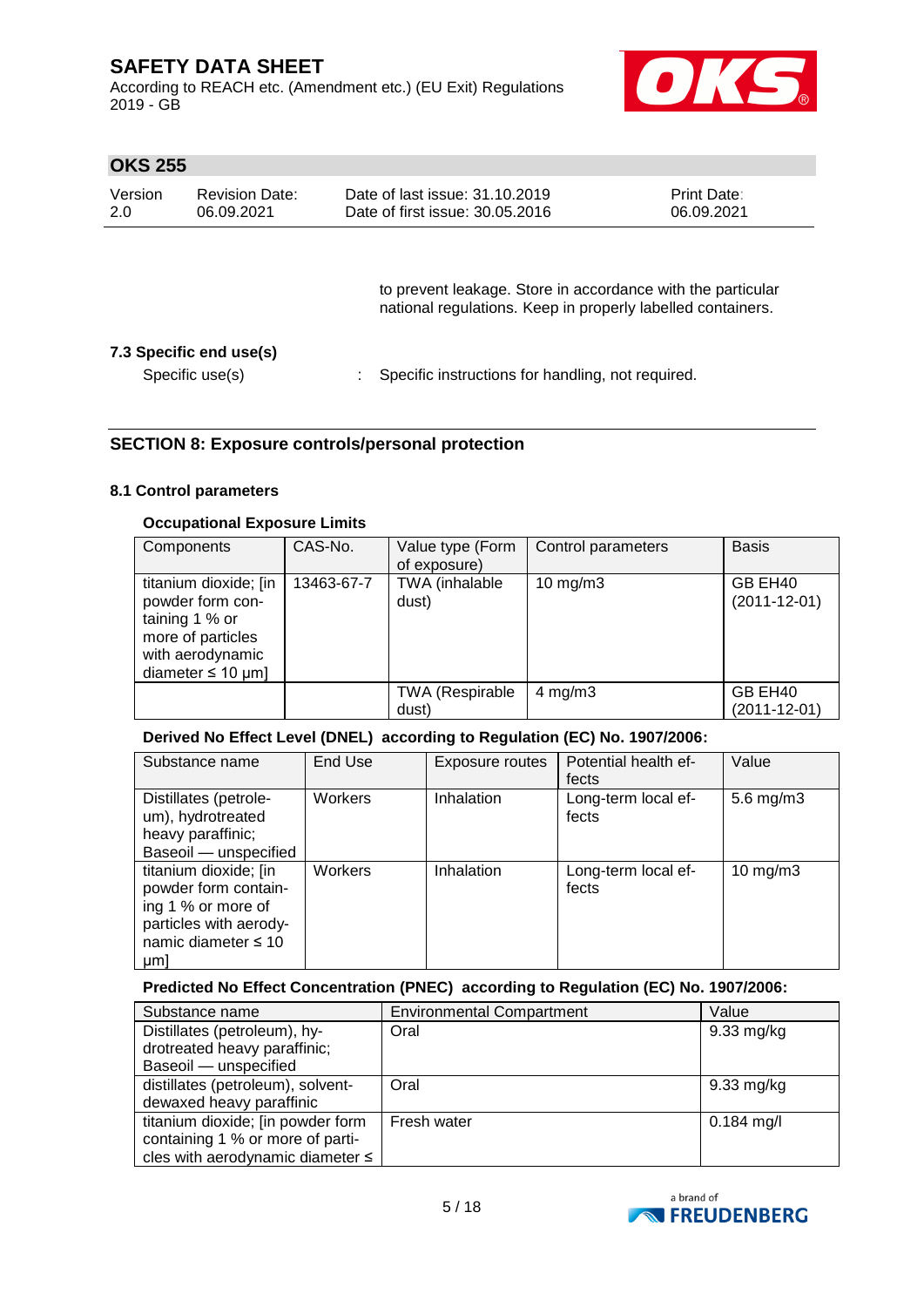According to REACH etc. (Amendment etc.) (EU Exit) Regulations 2019 - GB



# **OKS 255**

| Version | Revision Date: | Date of last issue: 31.10.2019  | <b>Print Date:</b> |
|---------|----------------|---------------------------------|--------------------|
| 2.0     | 06.09.2021     | Date of first issue: 30.05.2016 | 06.09.2021         |

# $10 \mu$

| $10 \mu m$ |                          |                         |
|------------|--------------------------|-------------------------|
|            | Intermittent use/release | $0.193 \,\mathrm{mg/l}$ |
|            | Marine water             | $0.0184$ mg/l           |
|            | Sewage treatment plant   | $100$ mg/l              |
|            | Marine sediment          | $100$ mg/l              |
|            | Fresh water sediment     | 1000 mg/l               |
|            | Soil                     | $100$ mg/l              |

#### **8.2 Exposure controls**

| <b>Engineering measures</b><br>none                                   |                                                                                                                                                                                                                                                                                                                                                                                |
|-----------------------------------------------------------------------|--------------------------------------------------------------------------------------------------------------------------------------------------------------------------------------------------------------------------------------------------------------------------------------------------------------------------------------------------------------------------------|
| Personal protective equipment                                         |                                                                                                                                                                                                                                                                                                                                                                                |
| Eye protection                                                        | Safety glasses with side-shields                                                                                                                                                                                                                                                                                                                                               |
| Hand protection<br>Material<br>Break through time<br>Protective index | Nitrile rubber<br>$> 10$ min<br>: Class 1                                                                                                                                                                                                                                                                                                                                      |
| Remarks                                                               | : For prolonged or repeated contact use protective gloves. The<br>break through time depends amongst other things on the<br>material, the thickness and the type of glove and therefore<br>has to be measured for each case.<br>The selected protective gloves have to satisfy the specifica-<br>tions of Regulation (EU) 2016/425 and the standard EN 374<br>derived from it. |
| Respiratory protection                                                | Use respiratory protection unless adequate local exhaust ven-<br>tilation is provided or exposure assessment demonstrates that<br>exposures are within recommended exposure guidelines.                                                                                                                                                                                        |
| Filter type                                                           | Filter type A-P                                                                                                                                                                                                                                                                                                                                                                |
| Protective measures                                                   | The type of protective equipment must be selected according<br>to the concentration and amount of the dangerous substance<br>at the specific workplace.<br>Choose body protection in relation to its type, to the concen-<br>tration and amount of dangerous substances, and to the spe-<br>cific work-place.                                                                  |

## **SECTION 9: Physical and chemical properties**

## **9.1 Information on basic physical and chemical properties**

Appearance : paste

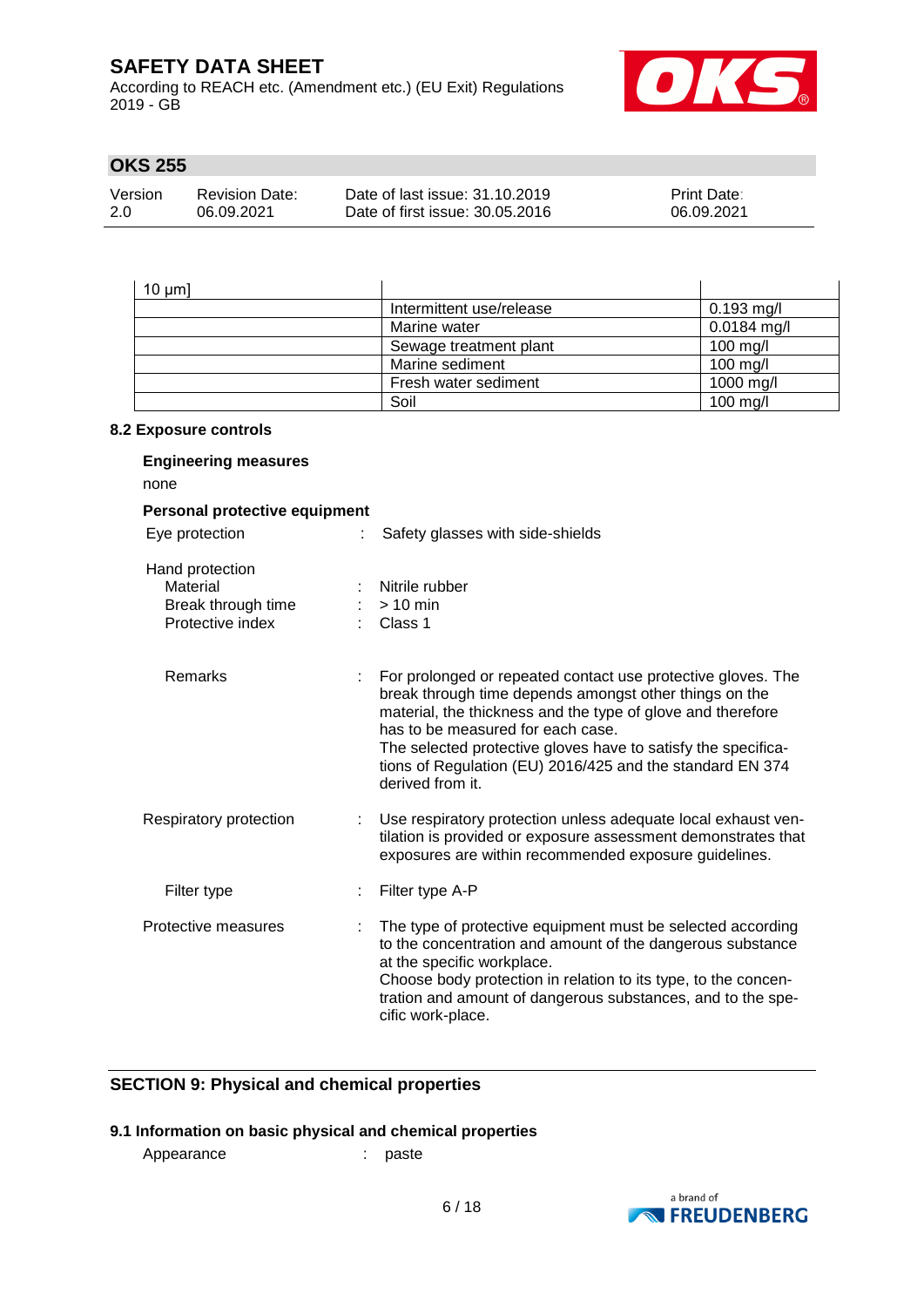According to REACH etc. (Amendment etc.) (EU Exit) Regulations 2019 - GB



## **OKS 255**

| Version<br>2.0 |                     | <b>Revision Date:</b><br>06.09.2021                   |                             | Date of last issue: 31.10.2019<br>Date of first issue: 30.05.2016        | <b>Print Date:</b><br>06.09.2021 |
|----------------|---------------------|-------------------------------------------------------|-----------------------------|--------------------------------------------------------------------------|----------------------------------|
|                |                     |                                                       |                             |                                                                          |                                  |
|                | Colour              |                                                       | ÷.                          | white                                                                    |                                  |
|                | Odour               |                                                       |                             | characteristic                                                           |                                  |
|                |                     | <b>Odour Threshold</b>                                |                             | No data available                                                        |                                  |
|                | pH                  |                                                       |                             | Not applicable<br>substance/mixture is non-soluble (in water)            |                                  |
|                |                     | Melting point/range                                   | ÷.                          | No data available                                                        |                                  |
|                |                     | Boiling point/boiling range                           | ÷.                          | Not applicable                                                           |                                  |
|                | Flash point         |                                                       |                             | Not applicable                                                           |                                  |
|                |                     | Evaporation rate                                      |                             | No data available                                                        |                                  |
|                |                     | Flammability (solid, gas)                             |                             | <b>Combustible Solids</b>                                                |                                  |
|                |                     | Upper explosion limit / Upper<br>flammability limit   | $\mathcal{I}^{\mathcal{I}}$ | No data available                                                        |                                  |
|                |                     | Lower explosion limit / Lower :<br>flammability limit |                             | No data available                                                        |                                  |
|                |                     | Vapour pressure                                       | ÷.                          | < $0.001$ hPa (20 °C)                                                    |                                  |
|                |                     | Relative vapour density                               | ÷.                          | No data available                                                        |                                  |
|                |                     | Relative density                                      |                             | : $0.93(20 °C)$<br>Reference substance: Water<br>The value is calculated |                                  |
|                | Density             |                                                       | ÷.                          | $0.93$ g/cm3<br>(20 °C)                                                  |                                  |
|                | <b>Bulk density</b> |                                                       |                             | No data available                                                        |                                  |
|                | Solubility(ies)     | Water solubility                                      |                             | insoluble                                                                |                                  |
|                |                     | Solubility in other solvents                          | $\mathbb{R}^n$              | No data available                                                        |                                  |
|                | octanol/water       | Partition coefficient: n-                             |                             | No data available                                                        |                                  |

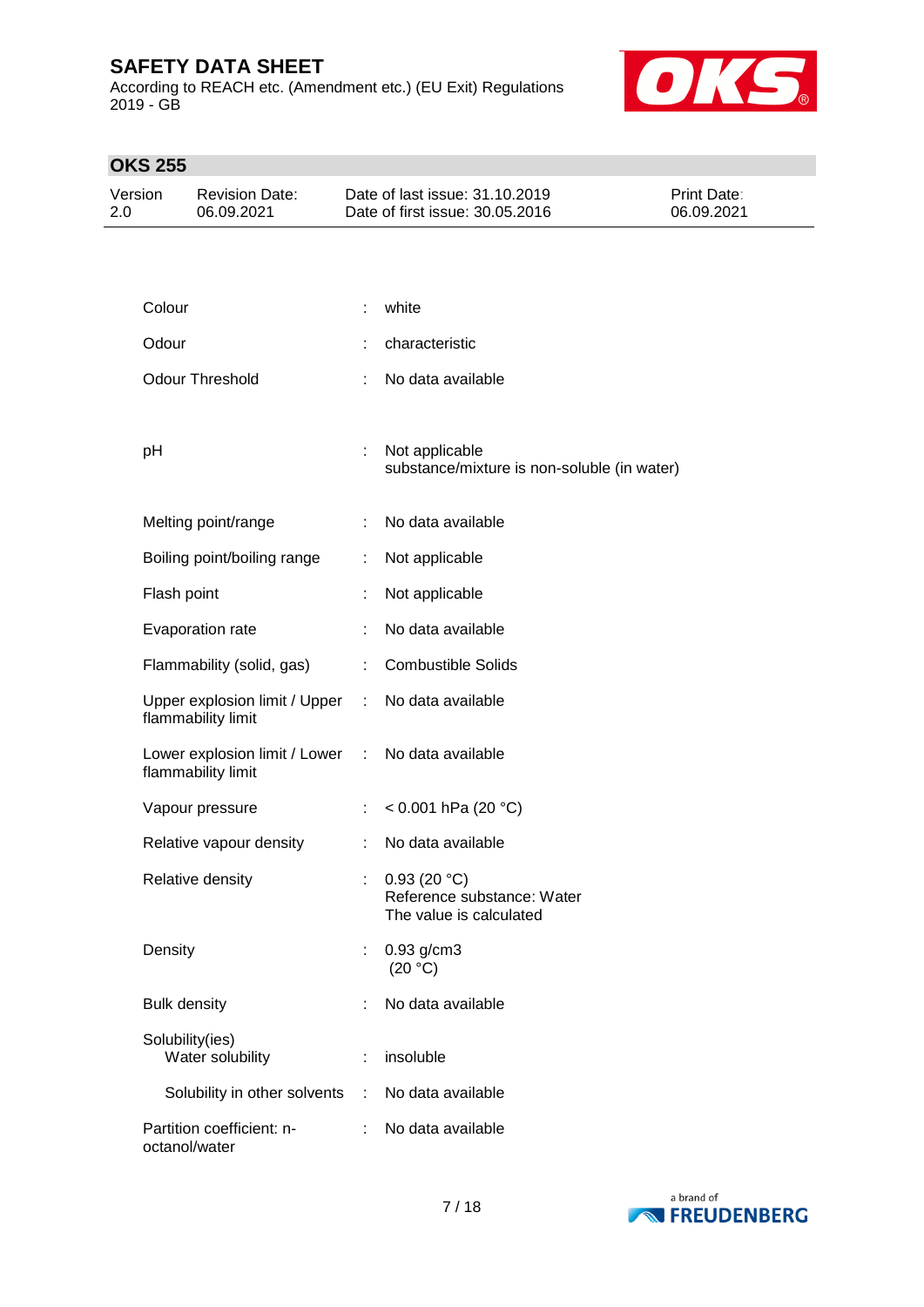According to REACH etc. (Amendment etc.) (EU Exit) Regulations 2019 - GB



## **OKS 255**

| Version | <b>Revision Date:</b> | Date of last issue: 31.10.2019  | <b>Print Date:</b> |
|---------|-----------------------|---------------------------------|--------------------|
| -2.0    | 06.09.2021            | Date of first issue: 30.05.2016 | 06.09.2021         |
|         |                       |                                 |                    |

| .44.0                                         |    |                         |
|-----------------------------------------------|----|-------------------------|
| Decomposition temperature : No data available |    |                         |
| Viscosity<br>Viscosity, dynamic               |    | : No data available     |
| Viscosity, kinematic                          |    | $:$ Not applicable      |
| <b>Explosive properties</b>                   |    | : Not explosive         |
| Oxidizing properties                          |    | : No data available     |
| 9.2 Other information                         |    |                         |
| Sublimation point                             |    | : No data available     |
| Metal corrosion rate                          | t. | Not corrosive to metals |
| Self-ignition                                 |    | No data available       |

Auto-ignition temperature : No data available

## **SECTION 10: Stability and reactivity**

#### **10.1 Reactivity**

No hazards to be specially mentioned.

### **10.2 Chemical stability**

Stable under normal conditions.

## **10.3 Possibility of hazardous reactions**

| Hazardous reactions |  | No dangerous reaction known under conditions of normal use. |
|---------------------|--|-------------------------------------------------------------|
|---------------------|--|-------------------------------------------------------------|

# **10.4 Conditions to avoid**

Conditions to avoid : No conditions to be specially mentioned.

## **10.5 Incompatible materials**

Materials to avoid : No materials to be especially mentioned.

## **10.6 Hazardous decomposition products**

No decomposition if stored and applied as directed.

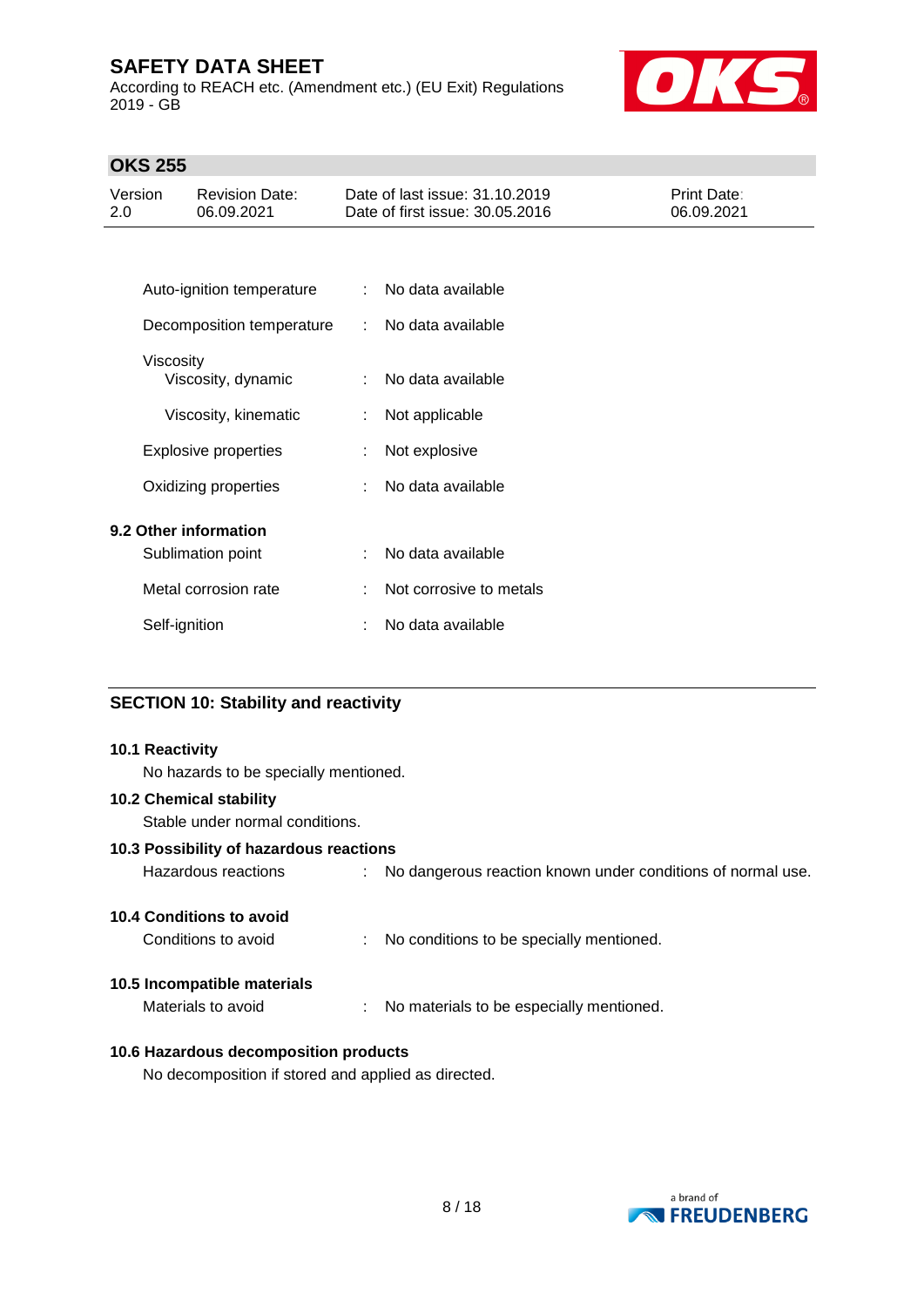According to REACH etc. (Amendment etc.) (EU Exit) Regulations 2019 - GB



## **OKS 255**

| Version | <b>Revision Date:</b> | Date of last issue: 31.10.2019  | <b>Print Date:</b> |
|---------|-----------------------|---------------------------------|--------------------|
| 2.0     | 06.09.2021            | Date of first issue: 30.05.2016 | 06.09.2021         |

## **SECTION 11: Toxicological information**

## **11.1 Information on toxicological effects**

## **Acute toxicity**

## **Product:**

| Acute inhalation toxicity |  | Remarks: This information is not available. |
|---------------------------|--|---------------------------------------------|
|---------------------------|--|---------------------------------------------|

## **Components:**

## **Kaolin, calcined:**

| Acute inhalation toxicity | Assessment: The substance or mixture is classified as specific   |
|---------------------------|------------------------------------------------------------------|
|                           | target organ toxicant, single exposure, category 3 with respira- |
|                           | tory tract irritation.                                           |

#### **2,5-bis(tert-nonyldithio)-1,3,4-thiadiazole:**

| Acute oral toxicity | : LD50 (Rat): $> 10,000$ mg/kg |  |
|---------------------|--------------------------------|--|
|                     |                                |  |

### **titanium dioxide; [in powder form containing 1 % or more of particles with aerodynamic diameter ≤ 10 μm]:**

| Acute oral toxicity       | : LD50 (Rat): $>$ 5,000 mg/kg<br>Method: OECD Test Guideline 401<br>GLP: yes |
|---------------------------|------------------------------------------------------------------------------|
| Acute inhalation toxicity | $(Rat):$ > 5.09 mg/l<br>Method: OECD Test Guideline 403<br>GLP: no           |

#### **Skin corrosion/irritation**

| <b>Product:</b> |  |
|-----------------|--|
|                 |  |

Remarks : This information is not available.

#### **Components:**

| Kaolin, calcined: |                                                         |
|-------------------|---------------------------------------------------------|
| Result            | : Repeated exposure may cause skin dryness or cracking. |

### **titanium dioxide; [in powder form containing 1 % or more of particles with aerodynamic diameter ≤ 10 μm]:**

| Species    | : Rabbit           |
|------------|--------------------|
| Assessment | No skin irritation |

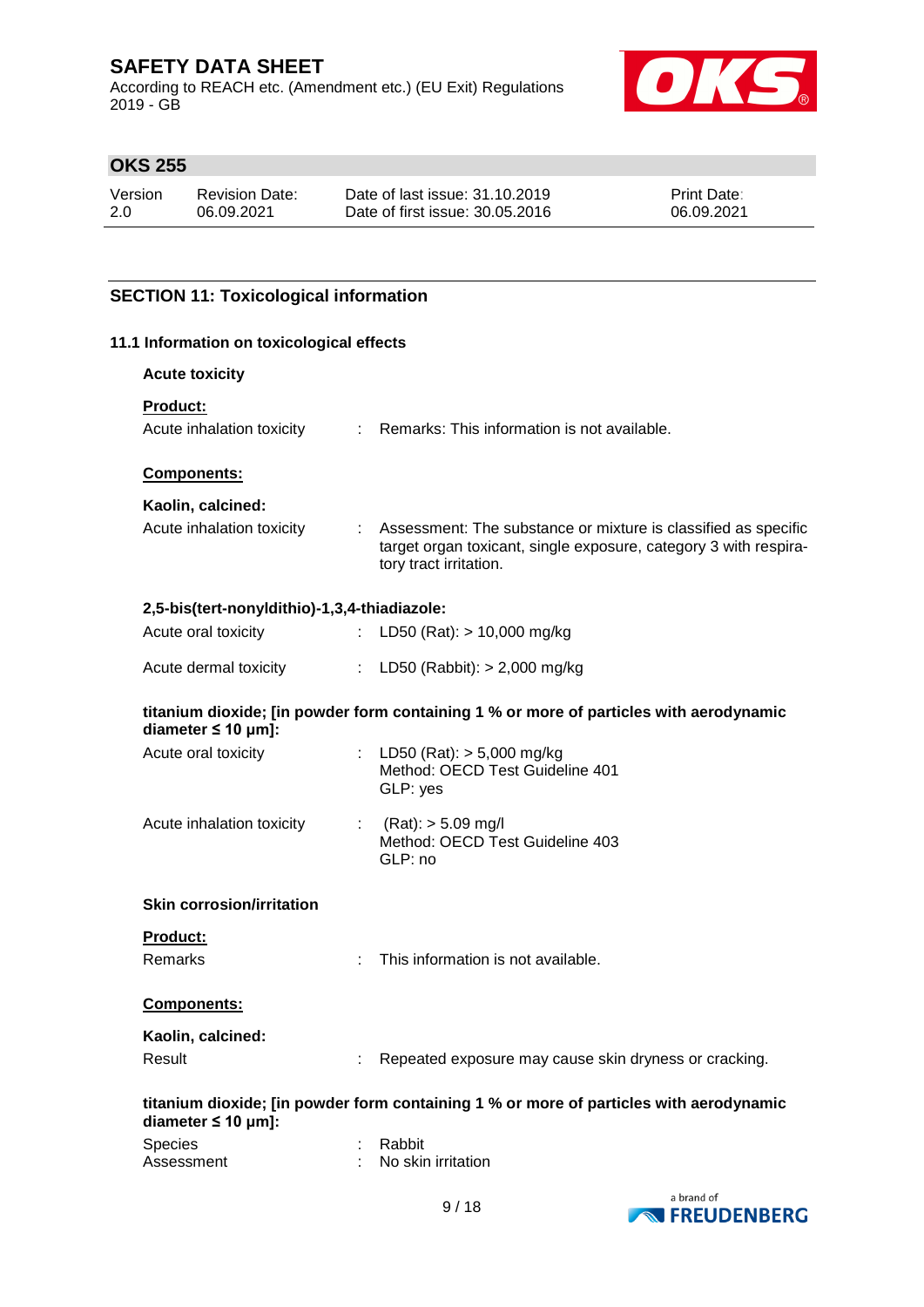According to REACH etc. (Amendment etc.) (EU Exit) Regulations 2019 - GB



## **OKS 255**

| Version | <b>Revision Date:</b> | Date of last issue: 31.10.2019  | <b>Print Date:</b> |
|---------|-----------------------|---------------------------------|--------------------|
| 2.0     | 06.09.2021            | Date of first issue: 30.05.2016 | 06.09.2021         |

| Method | : OECD Test Guideline 404 |
|--------|---------------------------|
| Result | : No skin irritation      |
| GI P   | : no                      |

#### **Serious eye damage/eye irritation**

#### **Product:**

Remarks : This information is not available.

#### **Components:**

#### **Kaolin, calcined:**

Result : Irritating to eyes.

#### **titanium dioxide; [in powder form containing 1 % or more of particles with aerodynamic diameter ≤ 10 μm]:**

| <b>Species</b> | : Rabbit                  |
|----------------|---------------------------|
| Assessment     | : No eye irritation       |
| Method         | : OECD Test Guideline 405 |
| Result         | : No eye irritation       |

## **Respiratory or skin sensitisation**

#### **Product:**

Remarks : This information is not available.

## **Components:**

#### **titanium dioxide; [in powder form containing 1 % or more of particles with aerodynamic diameter ≤ 10 μm]:**

| <b>Species</b> | : Mouse                              |
|----------------|--------------------------------------|
| Assessment     | : Does not cause skin sensitisation. |
| Method         | : OECD Test Guideline 429            |
| Result         | : Does not cause skin sensitisation. |

### **Germ cell mutagenicity**

### **Product:**

| Genotoxicity in vitro | Remarks: No data available |
|-----------------------|----------------------------|
| Genotoxicity in vivo  | Remarks: No data available |

#### **Components:**

**titanium dioxide; [in powder form containing 1 % or more of particles with aerodynamic diameter ≤ 10 μm]:**

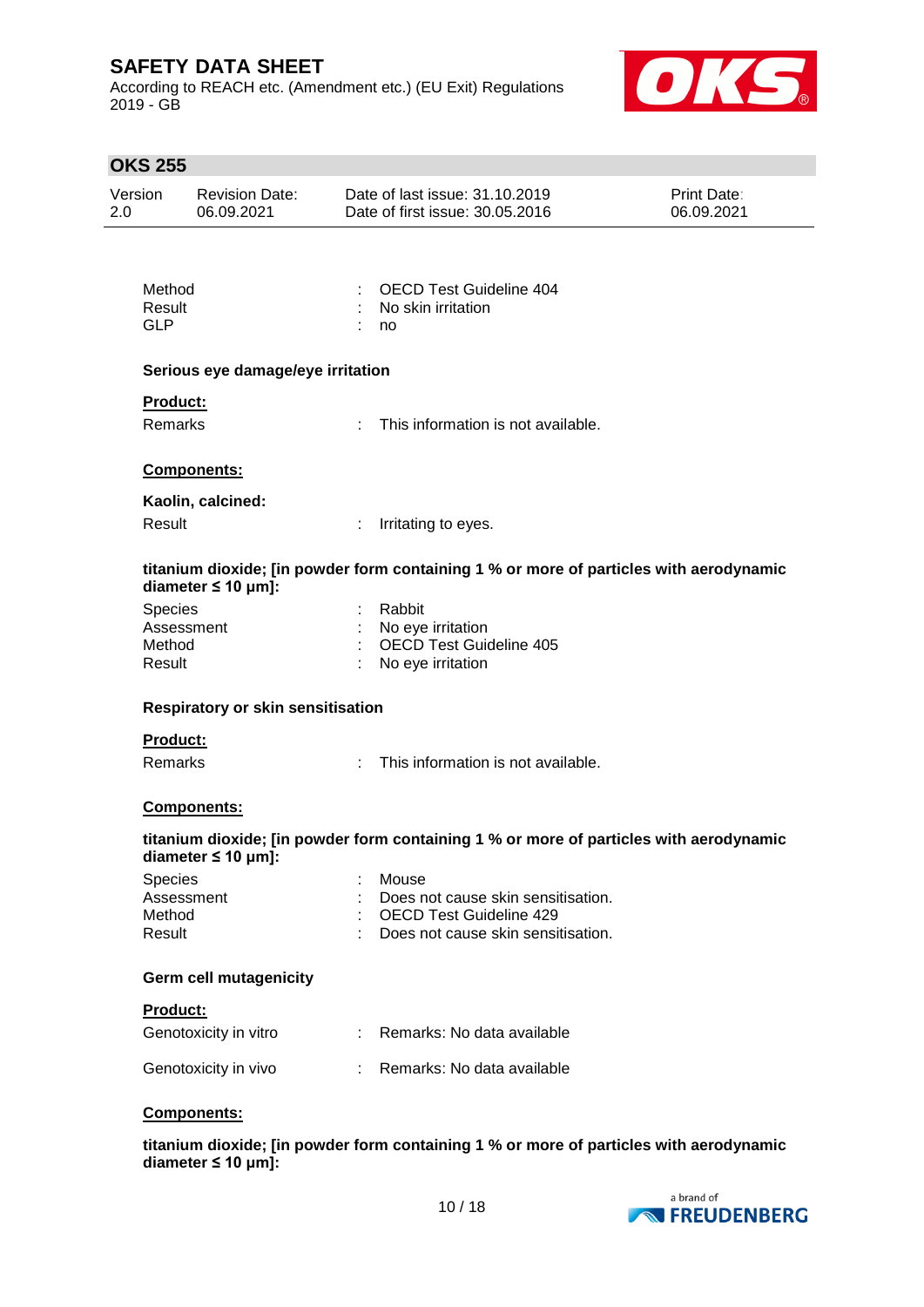According to REACH etc. (Amendment etc.) (EU Exit) Regulations 2019 - GB



# **OKS 255**

| 2.0 | Version                    | <b>Revision Date:</b><br>06.09.2021 |            | Date of last issue: 31.10.2019<br>Date of first issue: 30.05.2016                                                                                            | Print Date:<br>06.09.2021 |
|-----|----------------------------|-------------------------------------|------------|--------------------------------------------------------------------------------------------------------------------------------------------------------------|---------------------------|
|     | sessment                   | Germ cell mutagenicity-As-          | $\sim 100$ | Tests on bacterial or mammalian cell cultures did not show<br>mutagenic effects.                                                                             |                           |
|     |                            | Carcinogenicity                     |            |                                                                                                                                                              |                           |
|     | <b>Product:</b><br>Remarks |                                     | ÷          | No data available                                                                                                                                            |                           |
|     |                            | Components:                         |            |                                                                                                                                                              |                           |
|     |                            | diameter $\leq 10$ µm]:             |            | titanium dioxide; [in powder form containing 1 % or more of particles with aerodynamic                                                                       |                           |
|     | ment                       | Carcinogenicity - Assess- :         |            | No evidence of carcinogenicity in animal studies.                                                                                                            |                           |
|     |                            | <b>Reproductive toxicity</b>        |            |                                                                                                                                                              |                           |
|     | Product:                   | Effects on fertility                |            | Remarks: No data available                                                                                                                                   |                           |
|     | ment                       | Effects on foetal develop-          | ÷.         | Remarks: No data available                                                                                                                                   |                           |
|     |                            | Components:                         |            |                                                                                                                                                              |                           |
|     |                            | diameter $\leq 10$ µm]:             |            | titanium dioxide; [in powder form containing 1 % or more of particles with aerodynamic                                                                       |                           |
|     | sessment                   | Reproductive toxicity - As-         |            | : No toxicity to reproduction<br>No effects on or via lactation                                                                                              |                           |
|     |                            | <b>STOT - single exposure</b>       |            |                                                                                                                                                              |                           |
|     |                            | Components:                         |            |                                                                                                                                                              |                           |
|     |                            | Kaolin, calcined:                   |            |                                                                                                                                                              |                           |
|     | Assessment                 | <b>Exposure routes</b>              |            | Inhalation<br>The substance or mixture is classified as specific target organ<br>toxicant, single exposure, category 3 with respiratory tract<br>irritation. |                           |
|     |                            | diameter $\leq 10$ µm]:             |            | titanium dioxide; [in powder form containing 1 % or more of particles with aerodynamic                                                                       |                           |
|     | Assessment                 |                                     | ÷          | The substance or mixture is not classified as specific target<br>organ toxicant, single exposure.                                                            |                           |
|     |                            |                                     |            |                                                                                                                                                              |                           |

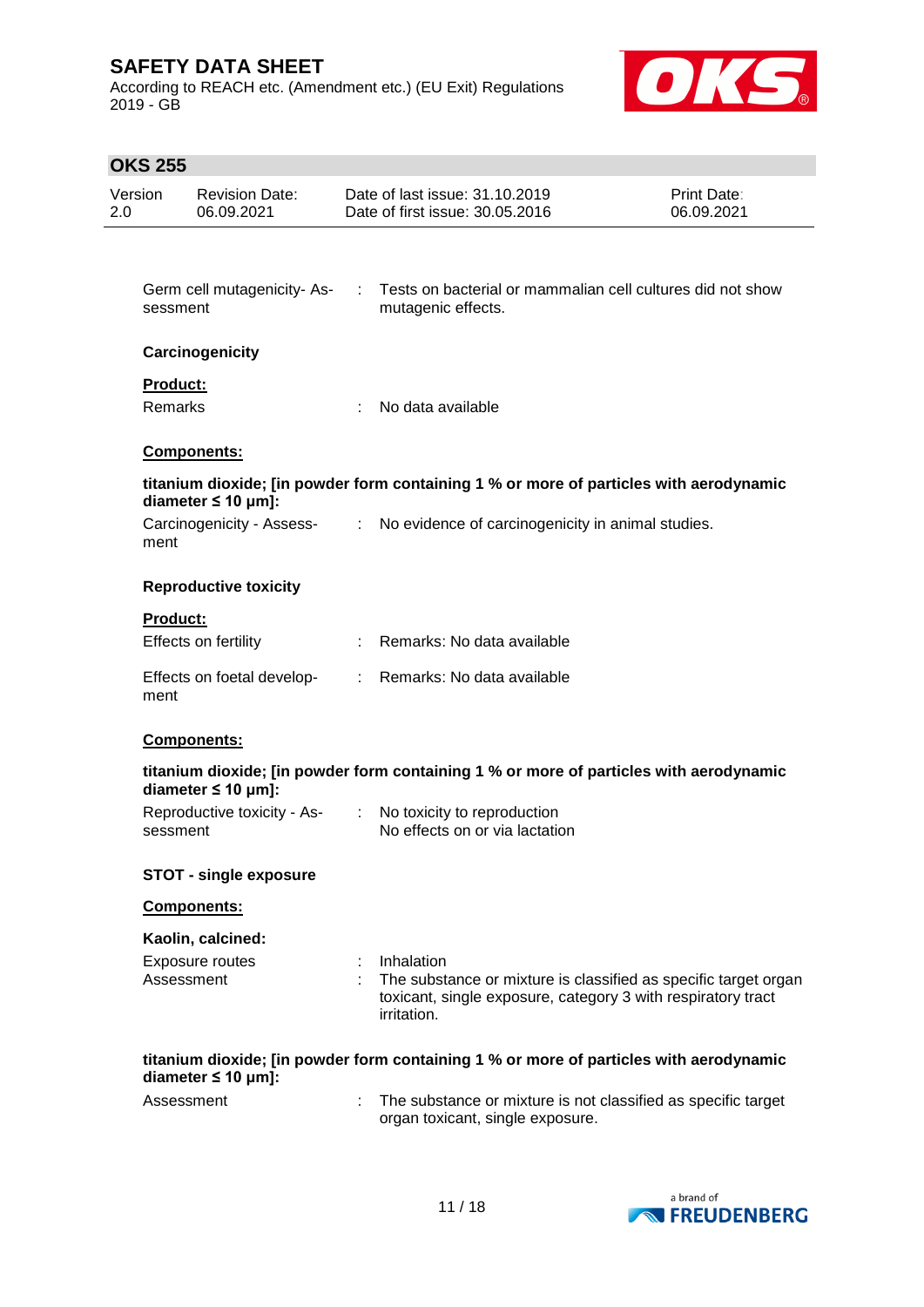According to REACH etc. (Amendment etc.) (EU Exit) Regulations 2019 - GB



## **OKS 255**

| Version | <b>Revision Date:</b> | Date of last issue: 31.10.2019  | <b>Print Date:</b> |
|---------|-----------------------|---------------------------------|--------------------|
| 2.0     | 06.09.2021            | Date of first issue: 30.05.2016 | 06.09.2021         |

### **STOT - repeated exposure**

#### **Components:**

| titanium dioxide; [in powder form containing 1 % or more of particles with aerodynamic |  |
|----------------------------------------------------------------------------------------|--|
| diameter $\leq 10 \mu m$ ]:                                                            |  |

Assessment : The substance or mixture is not classified as specific target organ toxicant, repeated exposure.

#### **Repeated dose toxicity**

#### **Product:**

Remarks : This information is not available.

#### **Aspiration toxicity**

#### **Product:**

This information is not available.

## **Components:**

### **titanium dioxide; [in powder form containing 1 % or more of particles with aerodynamic diameter ≤ 10 μm]:**

No aspiration toxicity classification

#### **Further information**

#### **Product:**

Remarks : Information given is based on data on the components and the toxicology of similar products.

## **SECTION 12: Ecological information**

## **12.1 Toxicity**

| <b>Product:</b>                                                                     |   |                              |
|-------------------------------------------------------------------------------------|---|------------------------------|
| Toxicity to fish                                                                    |   | Remarks: No data available   |
| Toxicity to daphnia and other : Remarks: No data available<br>aquatic invertebrates |   |                              |
| Toxicity to algae/aquatic<br>plants                                                 |   | : Remarks: No data available |
| Toxicity to microorganisms                                                          | ÷ |                              |

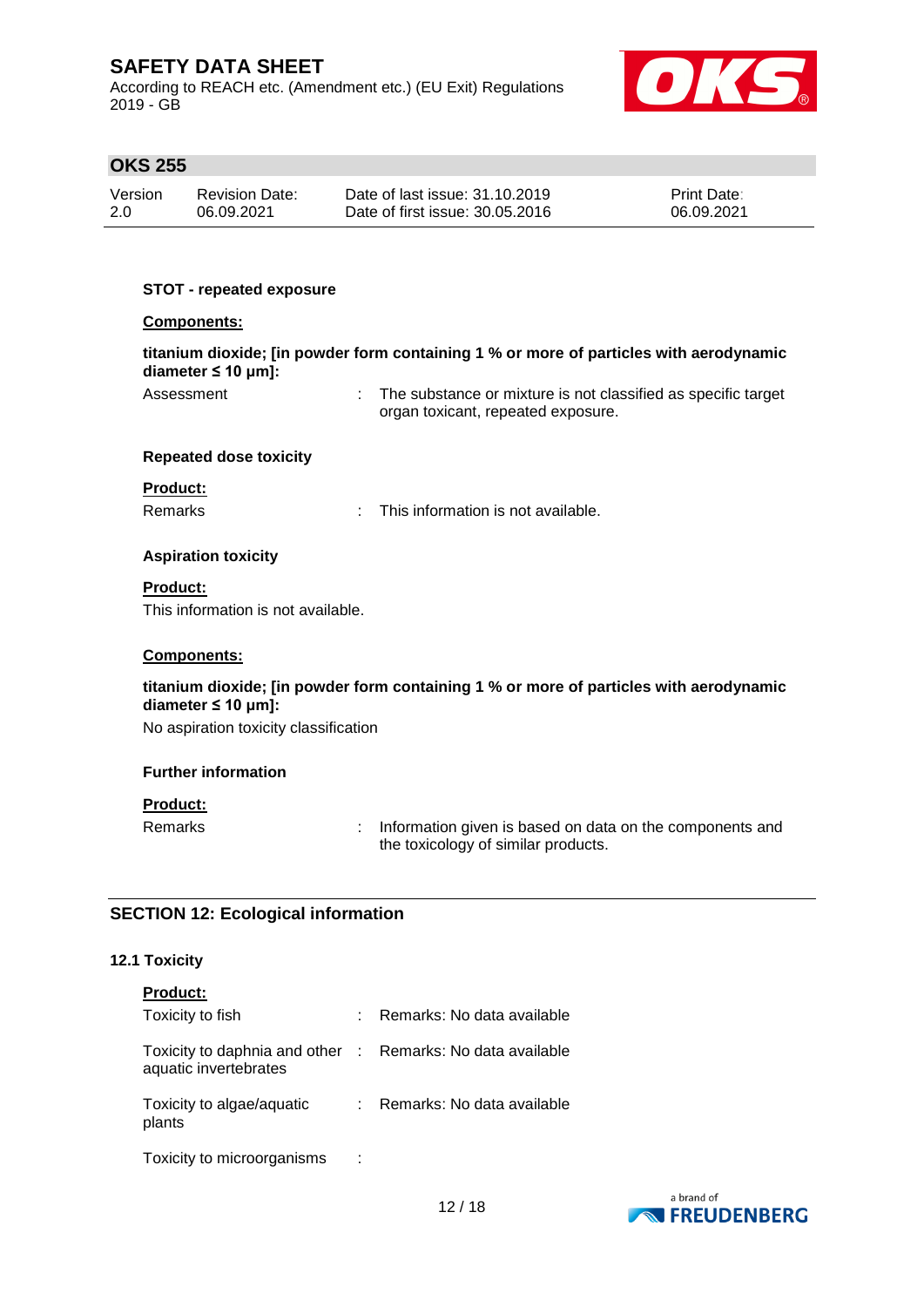According to REACH etc. (Amendment etc.) (EU Exit) Regulations 2019 - GB



## **OKS 255**

| Version | <b>Revision Date:</b> | Date of last issue: 31.10.2019  | <b>Print Date:</b> |
|---------|-----------------------|---------------------------------|--------------------|
| 2.0     | 06.09.2021            | Date of first issue: 30.05.2016 | 06.09.2021         |

Remarks: No data available

## **Components:**

#### **2,5-bis(tert-nonyldithio)-1,3,4-thiadiazole:**

| Toxicity to fish                                       |      | : LC50 (Fish): $> 10 - 100$ mg/l<br>Exposure time: 96 h              |
|--------------------------------------------------------|------|----------------------------------------------------------------------|
| Toxicity to daphnia and other<br>aquatic invertebrates | - 11 | (Daphnia magna (Water flea)): > 10 - 100 mg/l<br>Exposure time: 48 h |
| Toxicity to algae/aquatic<br>plants                    |      | $\therefore$ EC50 : > 10 - 100 mg/l<br>Exposure time: 72 h           |

### **titanium dioxide; [in powder form containing 1 % or more of particles with aerodynamic diameter ≤ 10 μm]:**

| Toxicity to fish                                       |                | LC50 (Oncorhynchus mykiss (rainbow trout)): $> 100$ mg/l<br>Exposure time: 96 h<br>Test Type: static test<br>Method: OECD Test Guideline 203 |
|--------------------------------------------------------|----------------|----------------------------------------------------------------------------------------------------------------------------------------------|
| Toxicity to daphnia and other<br>aquatic invertebrates | <b>COLLEGE</b> | LC50 (Daphnia magna (Water flea)): > 100 mg/l<br>Exposure time: 48 h<br>Test Type: static test<br>Method: OECD Test Guideline 202            |

## **12.2 Persistence and degradability**

## **Product:**

| Biodegradability                                                | Remarks: No data available |
|-----------------------------------------------------------------|----------------------------|
| Physico-chemical removabil- : Remarks: No data available<br>ity |                            |

## **Components:**

| 2,5-bis(tert-nonyldithio)-1,3,4-thiadiazole: |                                    |
|----------------------------------------------|------------------------------------|
| Biodegradability                             | Result: Not readily biodegradable. |

## **12.3 Bioaccumulative potential**

| <b>Product:</b>        |                                                                                                                                                                                                                           |
|------------------------|---------------------------------------------------------------------------------------------------------------------------------------------------------------------------------------------------------------------------|
| <b>Bioaccumulation</b> | : Remarks: This mixture contains no substance considered to<br>be persistent, bioaccumulating and toxic (PBT).<br>This mixture contains no substance considered to be very<br>persistent and very bioaccumulating (vPvB). |

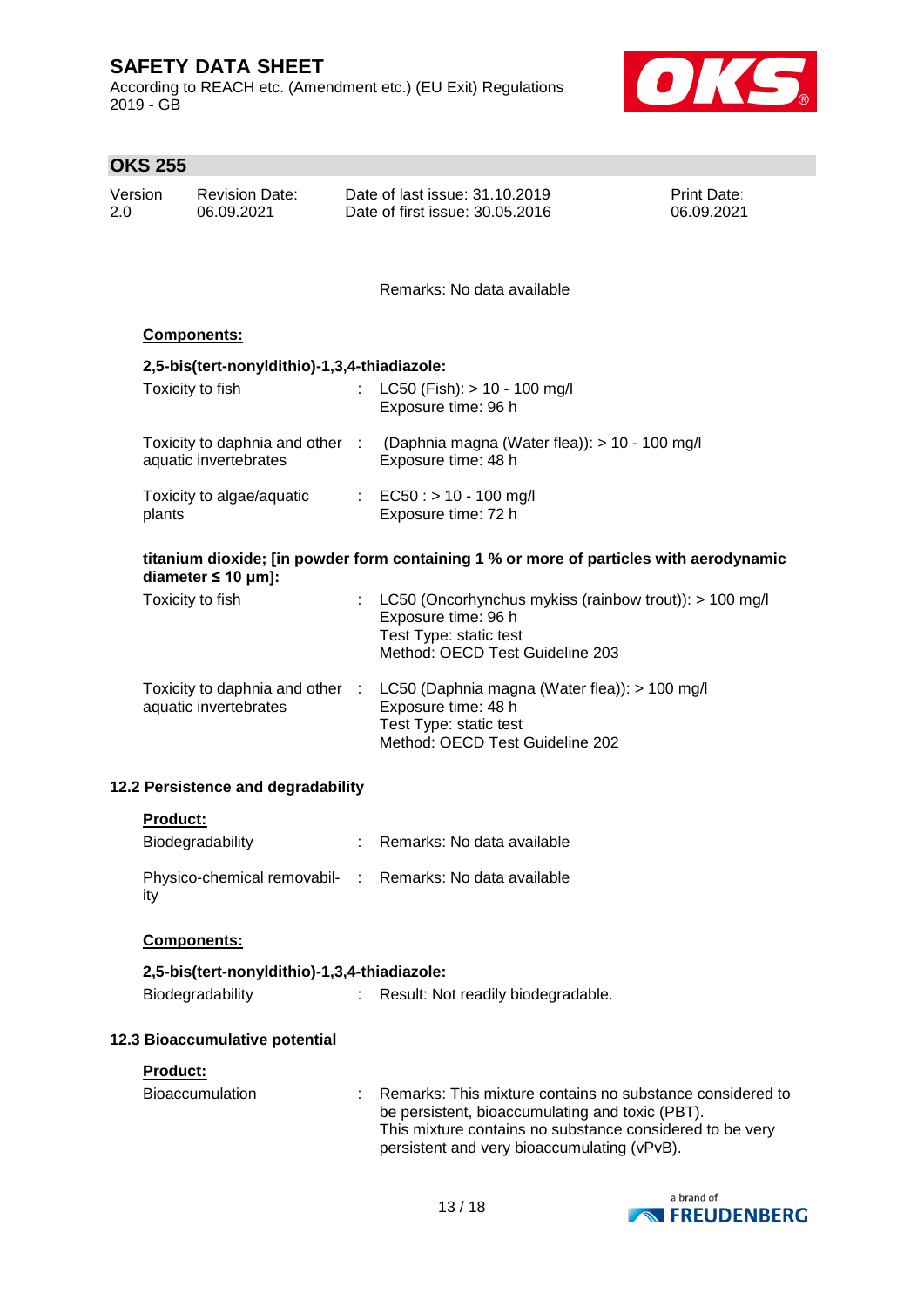According to REACH etc. (Amendment etc.) (EU Exit) Regulations 2019 - GB



## **OKS 255**

| Version | Revision Date: | Date of last issue: 31.10.2019  | <b>Print Date:</b> |
|---------|----------------|---------------------------------|--------------------|
| 2.0     | 06.09.2021     | Date of first issue: 30.05.2016 | 06.09.2021         |

### **12.4 Mobility in soil**

## **Product:**

| Mobility                                           | : Remarks: No data available |
|----------------------------------------------------|------------------------------|
| Distribution among environ-<br>mental compartments | : Remarks: No data available |

## **12.5 Results of PBT and vPvB assessment**

| <b>Product:</b>                        |                                                                                                                                                                                                                                                                             |
|----------------------------------------|-----------------------------------------------------------------------------------------------------------------------------------------------------------------------------------------------------------------------------------------------------------------------------|
| Assessment                             | : This substance/mixture contains no components considered<br>to be either persistent, bioaccumulative and toxic (PBT), or<br>very persistent and very bioaccumulative (vPvB) at levels of<br>0.1% or higher                                                                |
| <b>Components:</b>                     |                                                                                                                                                                                                                                                                             |
| diameter $\leq 10 \mu m$ ]:            | titanium dioxide; [in powder form containing 1 % or more of particles with aerodynamic                                                                                                                                                                                      |
| Assessment                             | - Non-classified vPvB substance, Non-classified PBT sub-<br>stance.                                                                                                                                                                                                         |
| 12.6 Other adverse effects             |                                                                                                                                                                                                                                                                             |
| <b>Product:</b>                        |                                                                                                                                                                                                                                                                             |
| Endocrine disrupting poten-<br>tial    | : The substance/mixture does not contain components consid-<br>ered to have endocrine disrupting properties according to<br>REACH Article 57(f) or Commission Delegated regulation<br>(EU) 2017/2100 or Commission Regulation (EU) 2018/605 at<br>levels of 0.1% or higher. |
| Additional ecological infor-<br>mation | No information on ecology is available.                                                                                                                                                                                                                                     |

## **SECTION 13: Disposal considerations**

| 13.1 Waste treatment methods |                                                                                    |
|------------------------------|------------------------------------------------------------------------------------|
| Product                      | . The product should not be allowed to enter drains, water<br>courses or the soil. |

Waste codes should be assigned by the user based on the application for which the product was used.

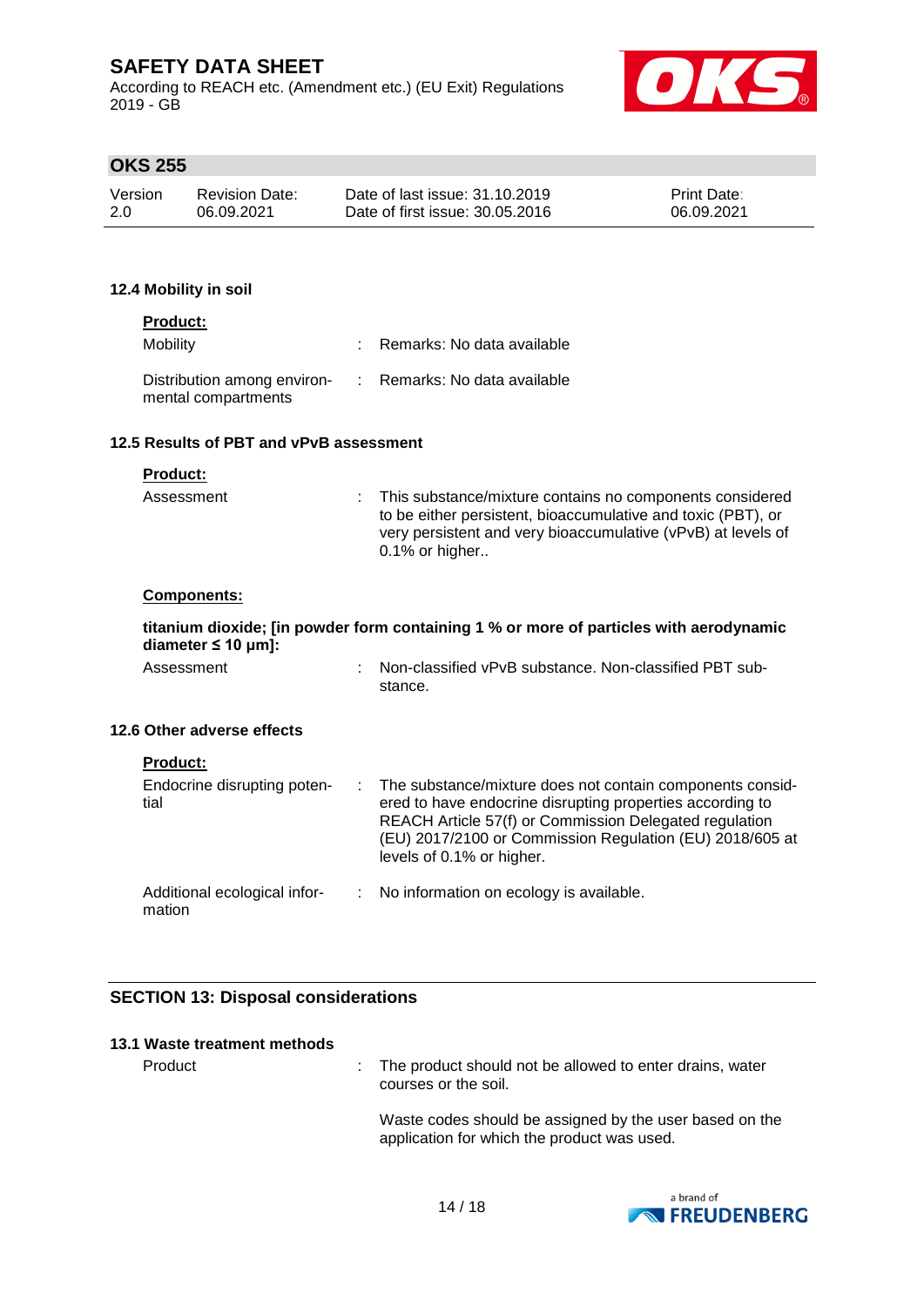According to REACH etc. (Amendment etc.) (EU Exit) Regulations 2019 - GB



## **OKS 255**

| Version<br>2.0 | <b>Revision Date:</b><br>06.09.2021 |     | Date of last issue: 31.10.2019<br>Date of first issue: 30.05.2016                                                                                                      | <b>Print Date:</b><br>06.09.2021 |
|----------------|-------------------------------------|-----|------------------------------------------------------------------------------------------------------------------------------------------------------------------------|----------------------------------|
|                |                                     |     |                                                                                                                                                                        |                                  |
|                | Contaminated packaging              | t i | Packaging that is not properly emptied must be disposed of as<br>the unused product.<br>Dispose of waste product or used containers according to<br>local regulations. |                                  |
|                |                                     |     | The following Waste Codes are only suggestions:                                                                                                                        |                                  |
| Waste Code     |                                     |     | used product, unused product<br>12 01 12*, spent waxes and fats                                                                                                        |                                  |
|                |                                     |     | uncleaned packagings<br>15 01 10, packaging containing residues of or contaminated<br>by hazardous substances                                                          |                                  |

## **SECTION 14: Transport information**

#### **14.1 UN number**

Not regulated as a dangerous good

## **14.2 UN proper shipping name**

Not regulated as a dangerous good

#### **14.3 Transport hazard class(es)**

Not regulated as a dangerous good

#### **14.4 Packing group**

Not regulated as a dangerous good

#### **14.5 Environmental hazards**

Not regulated as a dangerous good

## **14.6 Special precautions for user**

## Not applicable

## **14.7 Transport in bulk according to Annex II of Marpol and the IBC Code**

Remarks : Not applicable for product as supplied.

## **SECTION 15: Regulatory information**

## **15.1 Safety, health and environmental regulations/legislation specific for the substance or mixture**

| REACH - Restrictions on the manufacture, placing on | : Not applicable |
|-----------------------------------------------------|------------------|
| the market and use of certain dangerous substances, |                  |
| preparations and articles (Annex XVII)              |                  |

| REACH - Candidate List of Substances of Very High | This product does not contain sub-  |
|---------------------------------------------------|-------------------------------------|
| Concern for Authorisation (Article 59).           | stances of very high concern (Regu- |

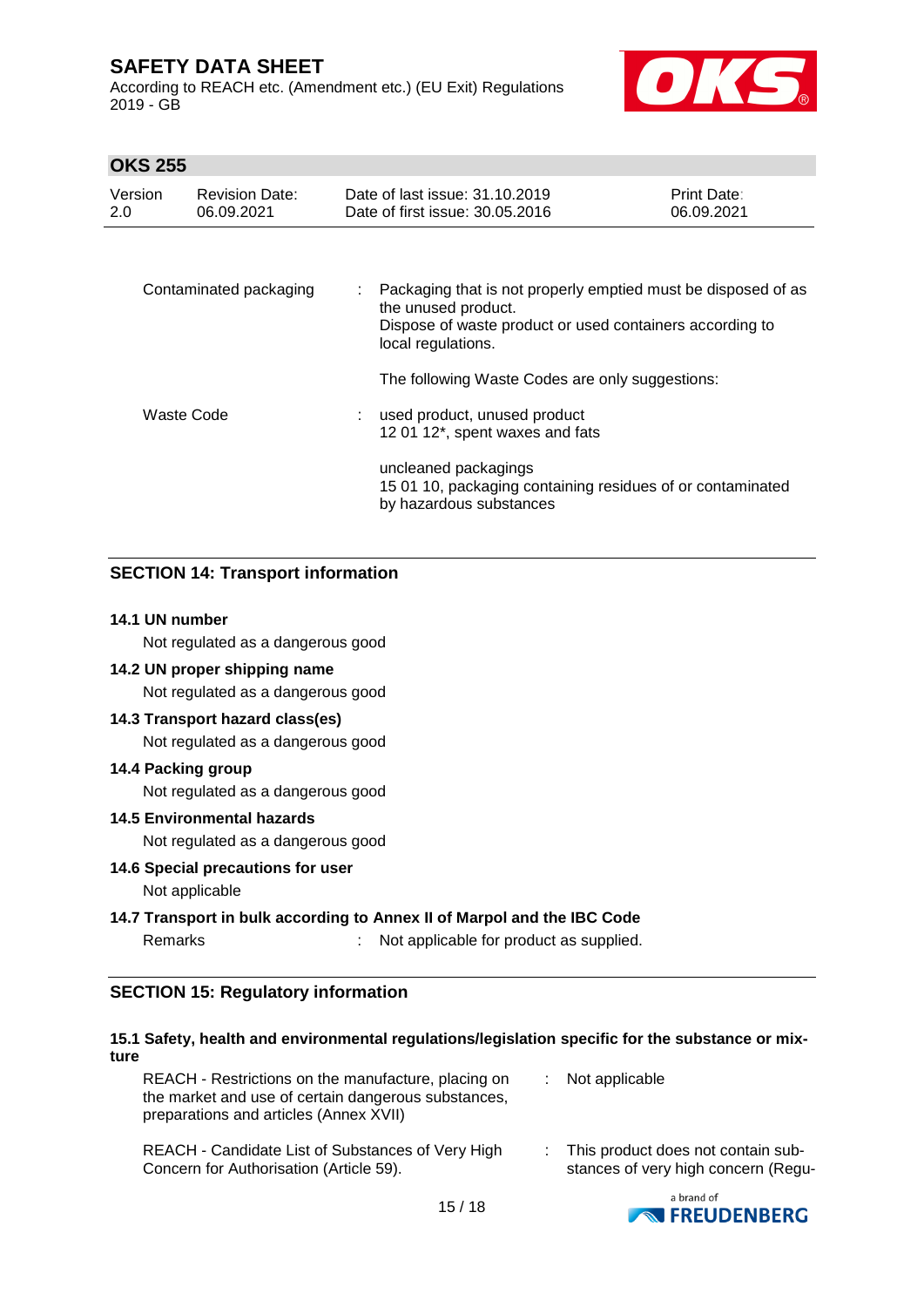According to REACH etc. (Amendment etc.) (EU Exit) Regulations 2019 - GB



## **OKS 255**

| Version | <b>Revision Date:</b> | Date of last issue: 31.10.2019  | <b>Print Date:</b> |
|---------|-----------------------|---------------------------------|--------------------|
| 2.0     | 06.09.2021            | Date of first issue: 30.05.2016 | 06.09.2021         |

| (EU SVHC)                                                                                                                                                               |                | lation (EC) No 1907/2006 (REACH),<br>Article 57). |  |
|-------------------------------------------------------------------------------------------------------------------------------------------------------------------------|----------------|---------------------------------------------------|--|
| REACH - List of substances subject to authorisation<br>(Annex XIV)<br>(EU. REACH - Annex XIV)                                                                           | t.             | Not applicable                                    |  |
| Regulation (EC) No 1005/2009 on substances that de- : Not applicable<br>plete the ozone layer<br>(EC 1005/2009)                                                         |                |                                                   |  |
| Regulation (EU) 2019/1021 on persistent organic pollu-<br><br>tants (recast)<br>(EU POP)                                                                                |                | Not applicable                                    |  |
| Regulation (EC) No 649/2012 of the European Parlia-<br>ment and the Council concerning the export and import<br>of dangerous chemicals<br>(EU PIC)                      | ÷              | Not applicable                                    |  |
| Seveso III: Directive 2012/18/EU of the European :<br>Parliament and of the Council on the control of<br>major-accident hazards involving dangerous sub-<br>stances.    | Not applicable |                                                   |  |
| Directive 2010/75/EU of 24 November 2010 on industrial<br>Volatile organic compounds<br>÷.<br>emissions (integrated pollution prevention and control)<br>Not applicable |                |                                                   |  |

#### **15.2 Chemical safety assessment**

This information is not available.

## **SECTION 16: Other information**

| <b>Full text of R-Phrases</b> |                                                                                                                                                                                                                                                                                                                                                                                                                                                                                                     |
|-------------------------------|-----------------------------------------------------------------------------------------------------------------------------------------------------------------------------------------------------------------------------------------------------------------------------------------------------------------------------------------------------------------------------------------------------------------------------------------------------------------------------------------------------|
| Note 10                       | : The classification as a carcinogen by inhalation applies only to<br>mixtures in powder form containing 1 % or more of titanium<br>dioxide which is in the form of or incorporated in particles with<br>aerodynamic diameter $\leq$ 10 µm.                                                                                                                                                                                                                                                         |
| Note V                        | : If the substance is to be placed on the market as fibres (with<br>diameter < 3 $\mu$ m, length > 5 $\mu$ m and aspect ratio >= 3:1) or<br>particles of the substance fulfilling the WHO fibre criteria or as<br>particles with modified surface chemistry, their hazardous<br>properties must be evaluated in accordance with Title II of this<br>Regulation, to assess whether a higher category (Carc. 1B or<br>1A) and/or additional routes of exposure (oral or dermal)<br>should be applied. |

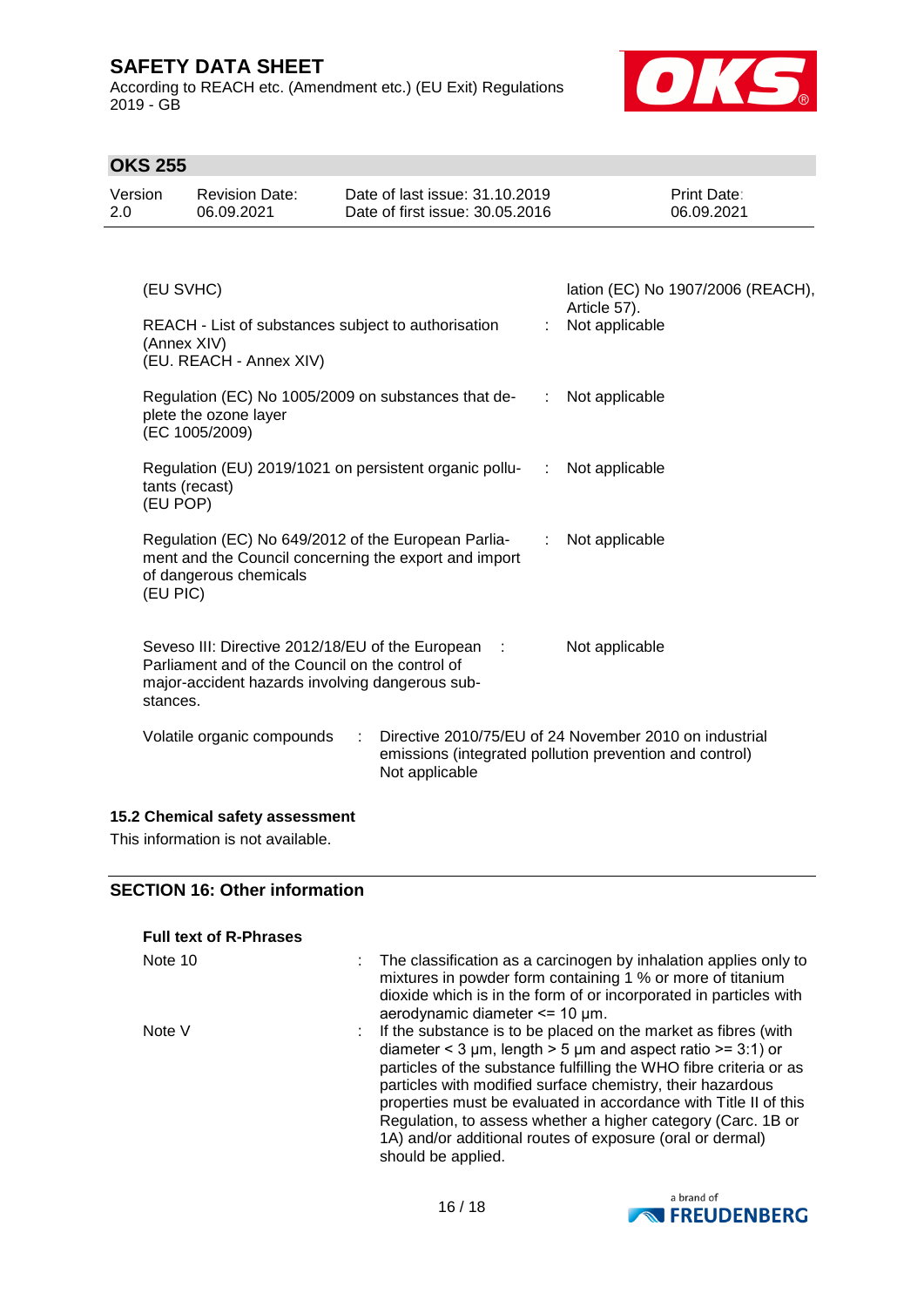According to REACH etc. (Amendment etc.) (EU Exit) Regulations 2019 - GB



## **OKS 255**

| Version<br>2.0       | <b>Revision Date:</b><br>06.09.2021     | Date of last issue: 31.10.2019<br>Date of first issue: 30.05.2016                                                                                                                                                                                                                                                                                                                                                                                                           | <b>Print Date:</b><br>06.09.2021 |
|----------------------|-----------------------------------------|-----------------------------------------------------------------------------------------------------------------------------------------------------------------------------------------------------------------------------------------------------------------------------------------------------------------------------------------------------------------------------------------------------------------------------------------------------------------------------|----------------------------------|
| Note W               |                                         | It has been observed that the carcinogenic hazard of this sub-<br>stance arises when respirable dust is inhaled in quantities<br>leading to significant impairment of particle clearance mecha-<br>nisms in the lung. This note aims to describe the particular<br>toxicity of the substance; it does not constitute a criterion for                                                                                                                                        |                                  |
|                      |                                         | classification according to this Regulation.                                                                                                                                                                                                                                                                                                                                                                                                                                |                                  |
| H319<br>H335<br>H412 | <b>Full text of H-Statements</b>        | Causes serious eye irritation.<br>May cause respiratory irritation.<br>Harmful to aquatic life with long lasting effects.                                                                                                                                                                                                                                                                                                                                                   |                                  |
|                      | <b>Full text of other abbreviations</b> |                                                                                                                                                                                                                                                                                                                                                                                                                                                                             |                                  |
|                      |                                         |                                                                                                                                                                                                                                                                                                                                                                                                                                                                             |                                  |
| Note 10              |                                         | The classification as a carcinogen by inhalation applies only to<br>mixtures in powder form containing 1 % or more of titanium<br>dioxide which is in the form of or incorporated in particles with<br>aerodynamic diameter <= 10 µm.                                                                                                                                                                                                                                       |                                  |
| Note V               |                                         | If the substance is to be placed on the market as fibres (with<br>diameter < 3 $\mu$ m, length > 5 $\mu$ m and aspect ratio >= 3:1) or<br>particles of the substance fulfilling the WHO fibre criteria or as<br>particles with modified surface chemistry, their hazardous<br>properties must be evaluated in accordance with Title II of this<br>Regulation, to assess whether a higher category (Carc. 1B or<br>1A) and/or additional routes of exposure (oral or dermal) |                                  |
| Note W               |                                         | should be applied.<br>It has been observed that the carcinogenic hazard of this sub-<br>stance arises when respirable dust is inhaled in quantities<br>leading to significant impairment of particle clearance mecha-<br>nisms in the lung. This note aims to describe the particular<br>toxicity of the substance; it does not constitute a criterion for<br>classification according to this Regulation.                                                                  |                                  |
| GB EH40              | GB EH40 / TWA                           | UK. EH40 WEL - Workplace Exposure Limits<br>Long-term exposure limit (8-hour TWA reference period)                                                                                                                                                                                                                                                                                                                                                                          |                                  |

ADN - European Agreement concerning the International Carriage of Dangerous Goods by Inland Waterways; ADR - European Agreement concerning the International Carriage of Dangerous Goods by Road; AIIC - Australian Inventory of Industrial Chemicals; ASTM - American Society for the Testing of Materials; bw - Body weight; CLP - Classification Labelling Packaging Regulation; Regulation (EC) No 1272/2008; CMR - Carcinogen, Mutagen or Reproductive Toxicant; DIN - Standard of the German Institute for Standardisation; DSL - Domestic Substances List (Canada); ECHA - European Chemicals Agency; EC-Number - European Community number; ECx - Concentration associated with x% response; ELx - Loading rate associated with x% response; EmS - Emergency Schedule; ENCS - Existing and New Chemical Substances (Japan); ErCx - Concentration associated with x% growth rate response; GHS - Globally Harmonized System; GLP - Good Laboratory Practice; IARC - International Agency for Research on Cancer; IATA - International Air Transport Association; IBC - International Code for the Construction and Equipment of Ships carrying Dangerous Chemicals in Bulk; IC50 - Half maximal inhibitory concentration; ICAO - International Civil Aviation Organization; IECSC - Inventory of Existing Chemical Substances in